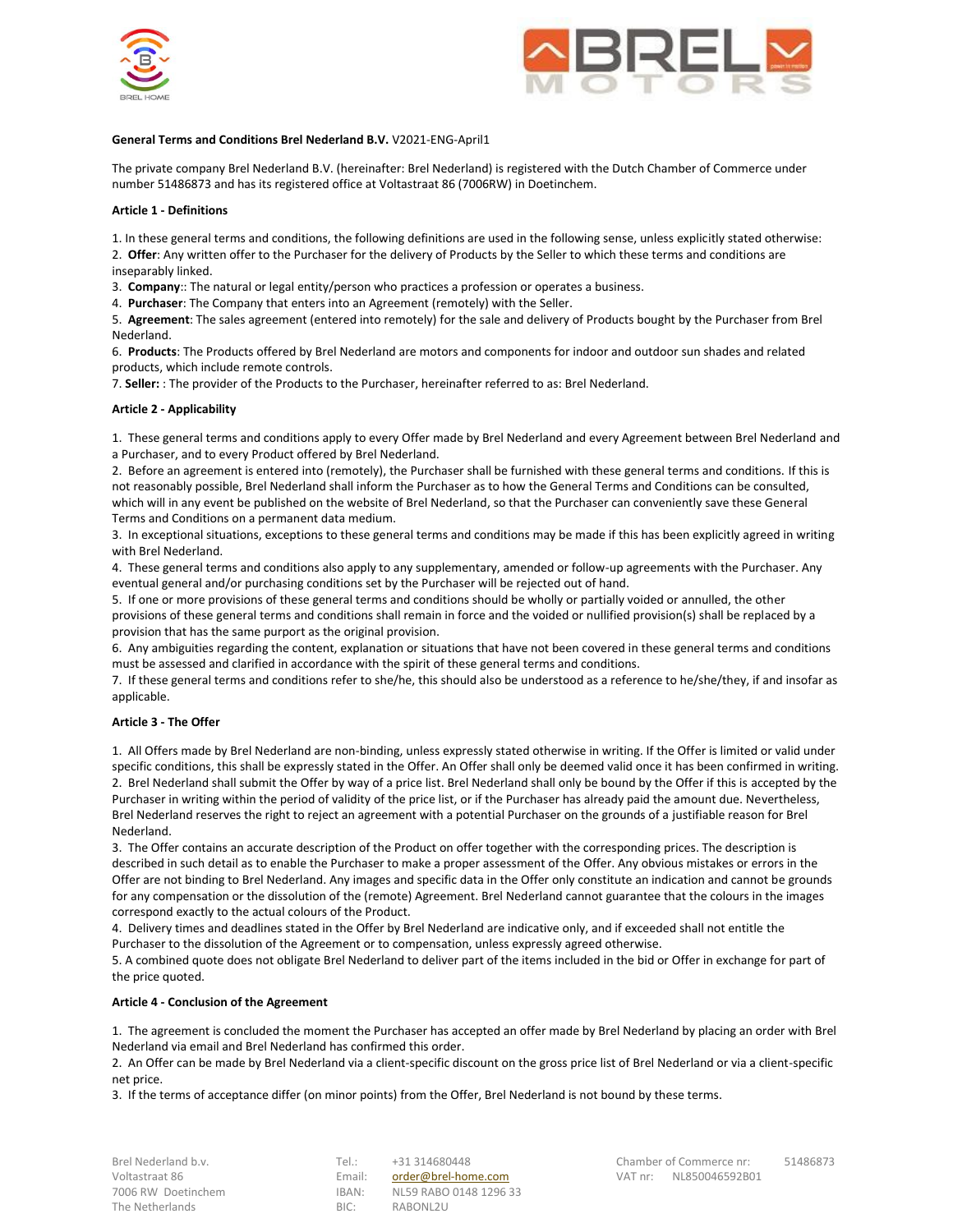4. Brel Nederland is not bound by an offer if the Purchaser might have in all reasonableness understood or ought to have understood that the offer clearly contains a mistake or an error in its wording. The Purchaser cannot claim any rights based on this mistake or error.

5. The right of withdrawal is not applicable to the Purchaser.

6. Products which cannot be returned (due to customisation and suchlike) are excluded from the right of withdrawal. This is explicitly stated in the Offer.

7. If the Offer from Brel Nederland is revised due to market circumstances, Brel Nederland has, in consultation, the right to revise or withdraw the Offer.

## **Article 5 - Execution of the Agreement**

1. Brel Nederland will carry out the Agreement to the best of its professional judgement and ability.

2. If and insofar as required for the proper fulfilment of the agreement, Brel Nederland reserves the right to have specific work carried out by third parties at its own discretion.

3. The Purchaser will ensure that Brel Nederland is provided promptly with all the information that Brel Nederland has indicated is necessary, or that the Purchaser should understand within reason what is necessary for fulfilling the Agreement. If the information required for the fulfilment of the agreement is not provided to Brel Nederland in time, Brel Nederland reserves the right to suspend fulfilment of the agreement.

4. In fulfilling the agreement, Brel Nederland is under no obligation or liability to follow the instructions given by the Purchaser if this results in any change to the content or scope of the agreement. If the instructions lead to more work for Brel Nederland, the Purchaser is obligated to reimburse any additional or incidental incurred expenses accordingly.

5. Brel Nederland is entitled to request either a deposit or full payment in advance from the Purchaser before proceeding to fulfil the Agreement.

6. Brel Nederland shall not be held liable for any damage, irrespective of its nature, resulting from the fact that Brel Nederland acted on inaccurate and/or incomplete information provided by the Purchaser, unless Brel Nederland had been aware of this inaccuracy or incompleteness.

7. The Purchaser shall indemnify Brel Nederland against any claims made by third parties who incur damage attributable to the Purchaser in connection with the fulfilment of the agreement.

## **Article 6 - Delivery**

1. If the commencement, progress or delivery of the agreement is delayed because, for instance, the Purchase has failed to provide all requested information or has failed to do so on time, or has failed to cooperate sufficiently, or if the advance/payment has not been received on time by Brel Nederland, or if there is any delay as a result of other circumstances beyond Brel Nederland's control, Brel Nederland reserves the right to extend the delivery period by a reasonable amount of time. All delivery deadlines agreed upon do not constitute fixed deadlines. The Purchaser must notify Brel Nederland in writing of any default on their part and allow Brel Nederland a reasonable time frame in order to be able to still fulfil its obligations. The Purchaser is not eligible for any compensation as a result of the delay.

2. The Purchaser is obligated to take delivery of the goods at the time they are made available to them in accordance with the Agreement, and also if they are offered to them earlier or later than agreed.

3. If the Purchaser refuses to take delivery or fails to provide information or instructions necessary for the delivery, Brel Nederland reserves the right to store the goods at the Purchaser's expense and risk.

4. If the Products are delivered by Brel Nederland or an external haulier, Brel Nederland is entitled, unless otherwise agreed in writing, to charge for delivery costs. These costs will be invoiced separately, unless expressly agreed otherwise.

5. If Brel Nederland needs information from the Purchaser for the purpose of fulfilling the agreement, the delivery period shall not commence until the Purchaser has provided Brel Nederland with all the information required for fulfilment of the agreement. 6. Any delivery period specified by Brel Nederland is intended to be indicative only. Longer delivery periods apply to deliveries outside of the Netherlands.

7. Brel Nederland reserves the right to deliver the goods in part shipments, unless this has been agreed otherwise or the partial delivery is not considered to have any independent value. Therefore, Brel Nederland is entitled to submit a separate invoice for the goods delivered in this way.

8. Brel Nederland can stipulate that delivery will only take place if all invoices have been paid, if there are well-founded concerns about the risk of non-payment.

### **Article 7 - Packaging and transport**

1. In respect of the Purchaser, Brel Nederland undertakes to package the goods to be delivered properly and to secure them in such a way that they will reach their destination in good condition under normal conditions of handling.

2. Unless otherwise agreed in writing, all deliveries are to include Value Added Tax (VAT), including packaging and packaging materials.

3. Acceptance of goods without any notes or comments on the consignment form or on the receipt shall be considered proof that the packaging was in good condition at the time of delivery.

### **Article 8 - Inspections, claims**

The Netherlands **BIC:** RABONL2U

Voltastraat 86 **Email:** Communication Email: Communication Communication Communication Communication VAT nr: NL850046592B01 7006 RW Doetinchem IBAN: NL59 RABO 0148 1296 33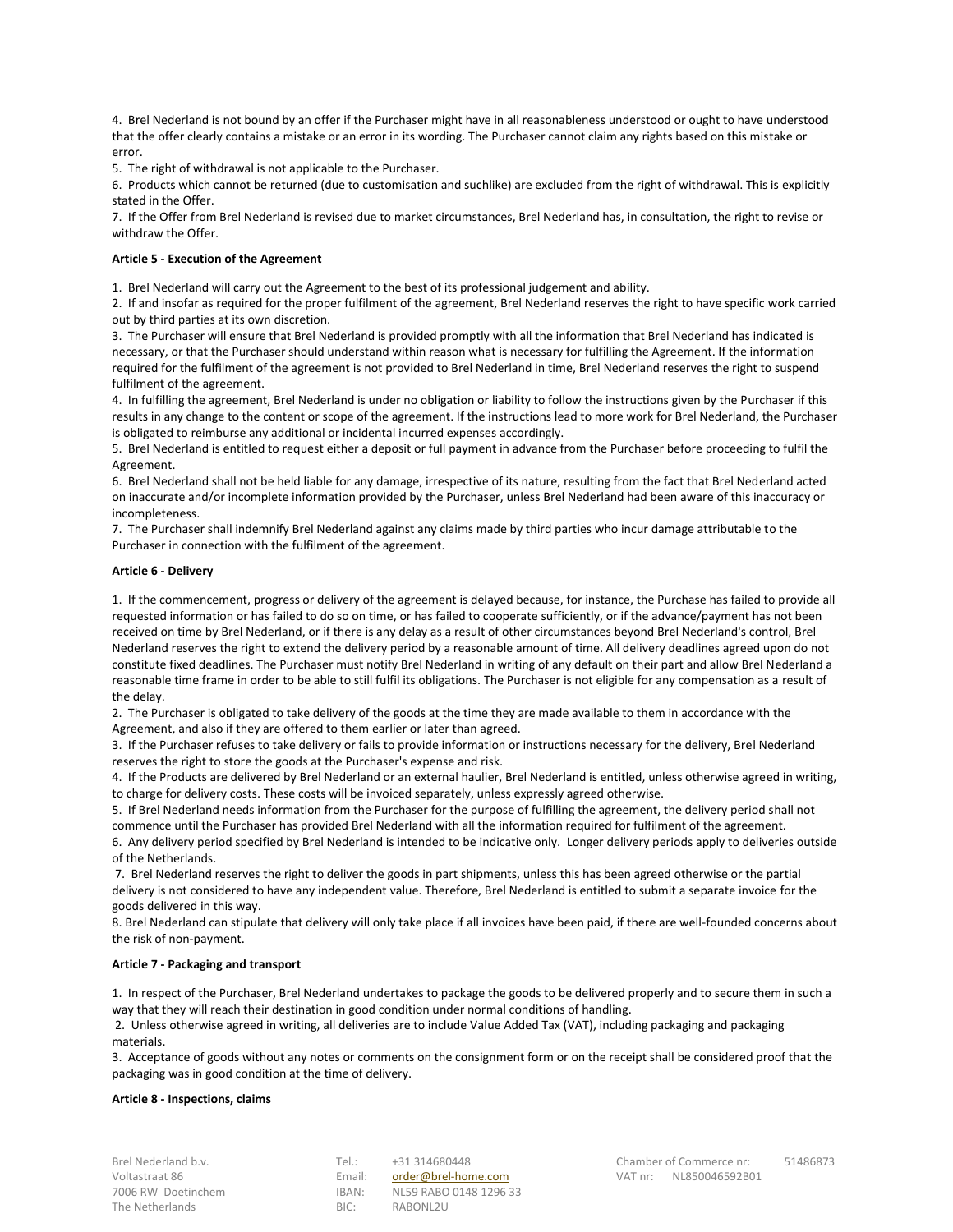1. The Purchaser is obligated to inspect (or arrange to have inspected) the Products delivered at the time of delivery, but in any event, within 7 days of receipt of the Products, and only to unpack or use these insofar as is strictly necessary in order to be able to assess whether it holds the Product. In doing so, the Purchaser should check whether the quality and quantity of the goods delivered is in accordance with the Agreement and the Products meet the requirements that apply to normal (business) transactions.

2. The Purchaser is under the obligation to check and inform themself as to how the Product should be used, and in the case of personal use, to test the Product according to the instructions for use. Brel Nederland does not accept any liability for incorrect use of the Product by the Purchaser.

3. Any eventual noticeable defects or missing parts after delivery must be notified in writing to Brel Nederland at order@brelhome.om. The Purchaser has a period of 7 days after delivery to do this. Any non-visible defects or missing parts must be reported within 7 days of their detection, but no later than 6 months after delivery. If the Product is damaged as a result of careless handling by the Purchaser, the Purchaser is personally liable for any depreciation in the value of the Product.

4. If a claim is submitted in time under the provisions of the previous paragraph, the Purchaser shall remain under obligation to pay for the purchased goods. If the Purchaser wishes to return defective goods, they must do so exclusively with the prior written permission of Brel Nederland, in the manner specified by Brel Nederland.

5. The direct costs of return shipments shall be borne by the Purchaser.

6. Brel Nederland reserves the right to launch an investigation into the authenticity and condition of the returned Products before a refund is made.

7. Refunds to the Purchaser will be processed as quickly as possible, but may take up to 30 days after receipt of the returned shipment. Refunds shall be made to the previously specified account number.

8. If the Seller exercises their right to make a claim, they will not be entitled to suspend their payment obligation or to offset outstanding invoices.

9. If delivery is not made in full, and/or if one or more Products are missing, and this is the fault of Brel Nederland, Brel Nederland will, at the Purchaser's request, send the missing Product(s) or cancel the remaining order. The confirmation of the receipt of the Products is a decisive factor in this. Any damage sustained by the Purchaser as a result of the (deviating) scope of the delivery cannot be recouped from Brel Nederland.

## **Article 9 - Prices**

1. During the validity period of the price list, the prices of the Products on offer will not be raised, except in the event of major fluctuations in market prices, currency or transport. The Purchaser will be informed of this in good time.

2. The prices stated in the Offer are exclusive of VA T, unless explicitly stated otherwise.

3. The prices stated in the Offer are based on the cost factors applicable at the time the Agreement is concluded, such as: import and export duties, freight and unloading costs, insurance and any levies and taxes.

4. In the event that Products or raw materials are subject to price fluctuations on the financial market over which Brel Nederland has no influence, Brel Nederland reserves the right to offer these Products at variable prices. It will then be stated in the Offer that the prices are indicative prices and may be subject to change.

## **Article 10 - Payment and debt collection policy**

1. Payment must be made subsequently in the currency of the invoice by the method indicated within the term of payment stated on the invoice.

2. The Purchaser cannot claim any rights or expectations on an estimate issued in advance, unless the parties have explicitly agreed otherwise.

3. The Purchaser must arrange for payment to be made in one instalment to the account number and details of Brel Nederland as indicated to them. The parties may only agree on different payment terms after receiving express written permission from Brel Nederland.

4. If a periodic payment obligation on the part of the Purchaser has been agreed to, Brel Nederland reserves the right to revise the applied prices and rates in writing, with due observance of a period of 3 months.

5. In the event of the winding-up, bankruptcy, seizure or suspension of payment by the Purchaser, the amounts receivable by Brel Nederland from the Purchaser are due immediately.

6. Brel Nederland has the right to first allocate payments made by the Purchaser to the deduction of costs, then to the deduction of interest owed, and finally to the deduction of the principal sum and the accrued interest. Brel Nederland may, without thereby falling into default, refuse an offer of payment if the Purchaser proposes a different sequence of allocation. Brel Nederland may refuse full payment of the principal sum, if the outstanding and accrued interest, together with the expenses, have also not been paid.

7. If the Purchaser fails to meet their payment obligations and has not made payment within the stipulated period of 30 days, the Purchaser will be in default.

8. From the date on which the Purchaser defaults, Brel Nederland shall, without further notice, claim the statutory (commercial) interest from the first day of default until full payment and compensation for any out-of-court legal expenses in accordance with Article 6:96 of the Dutch Civil Code, to be calculated according to the sliding scale set out in the Decree on compensation for out-of-court debt collection costs dated 1 July 2012.

9. If Brel Nederland has incurred more or higher costs that are necessary within reason, such costs will be eligible for compensation. The Purchaser is also liable for any legal and execution expenses incurred.

## **Article 11 - Retention of title**

The Netherlands **BIC:** RABONL2U

Voltastraat 86 **Email:** Communication Email: Communication Communication Communication Communication VAT nr: NL850046592B01 7006 RW Doetinchem IBAN: NL59 RABO 0148 1296 33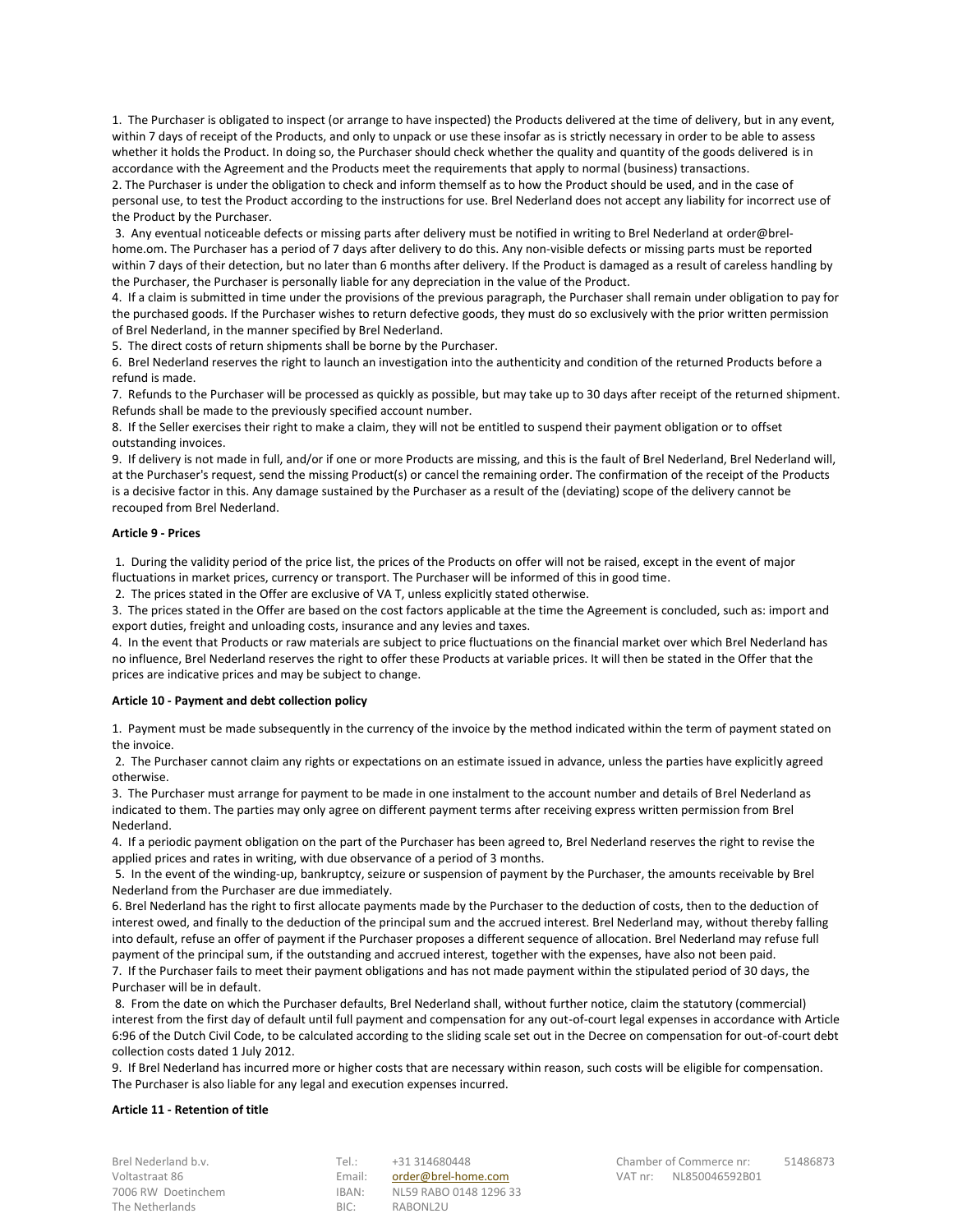1. All goods delivered by Brel Nederland shall remain the property of Brel Nederland until the Purchaser has fulfilled all of their obligations under all Agreements entered into with Brel Nederland.

2. The Purchaser is not entitled to pledge the goods that fall under the retention of title or to claim any other rights if ownership has not yet been transferred in full.

3. If third parties seize goods that have been delivered and are subject to retention of title, or wish to exercise or claim rights over these goods, the Purchaser is under the obligation to inform Brel Nederland of this as soon as can reasonably be expected.

4. In the event that Brel Nederland seeks to exercise its retention of title as set out in this article, the Purchaser hereby grants unconditional and irrevocable permission and authority to Brel Nederland or third parties appointed by Brel Nederland to access all sites and locations where Brel Nederland's property is located and to recover such items.

5. Brel Nederland is entitled to retain the Product(s) purchased by the Purchaser if the Purchaser has not yet (fully) complied with their payment obligations, irrespective of any obligation on the part of Brel Nederland to deliver or hand over the Products. After the Purchaser has fulfilled their obligations, Brel Nederland shall make every effort to deliver the purchased Products to the Purchaser as soon as possible, but within 20 working days at the latest.

6. Any expenses and other (consequential) damages as a result of holding onto the purchased Products shall be at the expense and risk of the Purchaser and shall be reimbursed by the Purchaser to Brel Nederland upon the first request.

## **Article 12 - Warranty**

1. Brel Nederland guarantees that the Products comply with the Agreement, the specifications listed in the Offer, as well as their suitability and/or soundness and the applicable statutory rules/regulations at the time of the conclusion of the Agreement. This also applies if the goods to be delivered are intended for use abroad and the Purchaser has expressly notified the Seller of this use in writing at the time of entering into the Agreement.

2. The warranties on the Products supplied by Brel Nederland comprise:

Product warranties split into warranties on motors for indoor and outdoor sun shades with integrated batteries, and indoor and outdoor sun shades without integrated batteries. A 5-year guarantee is issued for motors without an integrated battery. A 3-year guarantee is given to motors with an integrated battery. Related Products that, in the opinion of Brel Nederland, are susceptible to wear and tear, such as transmitters, receivers, controllers, rechargeable batteries and batteries, are covered by a 1-year warranty.

3. The warranty given by Brel Nederland can only be claimed if the Purchaser has fully met all of their payment obligations.

4. If the Purchaser is justified in making a claim under an agreed warranty, Brel Nederland shall be obliged to repair or replace the Products free of charge.

5. The warranty will become null and void as soon as the warranty period has expired, or the Purchaser themselves makes alterations to the Products or has them made.

### **Article 13 - Suspension and dissolution**

1. Brel Nederland is entitled to suspend fulfilment of its obligations or to dissolve the Agreement if the Purchaser fails to fulfil their (payment) obligations under the Agreement or fails to do so in full.

2. Furthermore, Brel Nederland is within its rights to dissolve, without any legal intervention, the Agreement between Brel Nederland and the Purchaser, insofar as this Agreement has not yet been fulfilled, if the Purchaser does not fulfil, or does not fulfil on time or in a satisfactory manner, the obligations that fall on them pursuant to any Agreement entered into with Brel Nederland.

3. In addition to the above, Brel Nederland is within its rights to dissolve the Agreement (or have it dissolved) without prior notice of default if circumstances arise of such a nature that fulfilment of the Agreement becomes impossible or can no longer be required on the grounds of fairness and reasonableness, or if any other circumstances arise of such a nature that the nonamended continuation of the Agreement may not be expected in all reasonableness.

4. If the Agreement is dissolved, the amounts receivable by Brel Nederland from the Purchaser shall become immediately due and payable. If Brel Nederland suspends fulfilment of its obligations, it shall retain its rights under the law and the Agreement. 5. Brel Nederland reserves the right to claim compensation for damages at all times.

### **Article 14 - Limitation of liability**

1. If the fulfilment of the agreement by Brel Nederland gives rise to liability on the part of Brel Nederland vis-à-vis the Purchaser or third parties, such liability shall be limited to the costs borne by Brel Nederland related to the Agreement, unless the damage is due to wilful misconduct or gross negligence. In all cases, the liability of Brel Nederland shall be limited to the maximum amount paid out by the insurance company per incident per year.

2. Brel Nederland shall not be held liable for any consequential damage, indirect damage, loss of profits and/or incurred losses, missed savings and damage as a result of the use of the supplied Products are hereby excluded.

3. Brel Nederland is not liable for and/or under any obligation to repair damage that is caused by the use of the Product. Brel Nederland provides strict maintenance and instructions for usage that must be followed up by the Purchaser. Any damages to Products resulting from carrying them around and using them are expressly excluded from any liability (defined as: damage due to use, dropping, light and water damage, theft, disappearance etc).

4. Brel Nederland will not be held liable for any damage which is or may be the result of any act or omission as a consequence of (incomplete and/or incorrect) information on the website(s) or on linked websites.

5. Brel Nederland is not responsible for any errors and/or discrepancies in the functionality of the website and is not liable for any disruptions or unavailability of the website for whatever reason.

The Netherlands **BIC:** RABONL2U

Voltastraat 86 **Email:** Cometan Computer of Lagrange Computer State Computer State Computer State Computer State Computer State Computer State Computer State Computer State Computer State Computer State Computer State Comp 7006 RW Doetinchem IBAN: NL59 RABO 0148 1296 33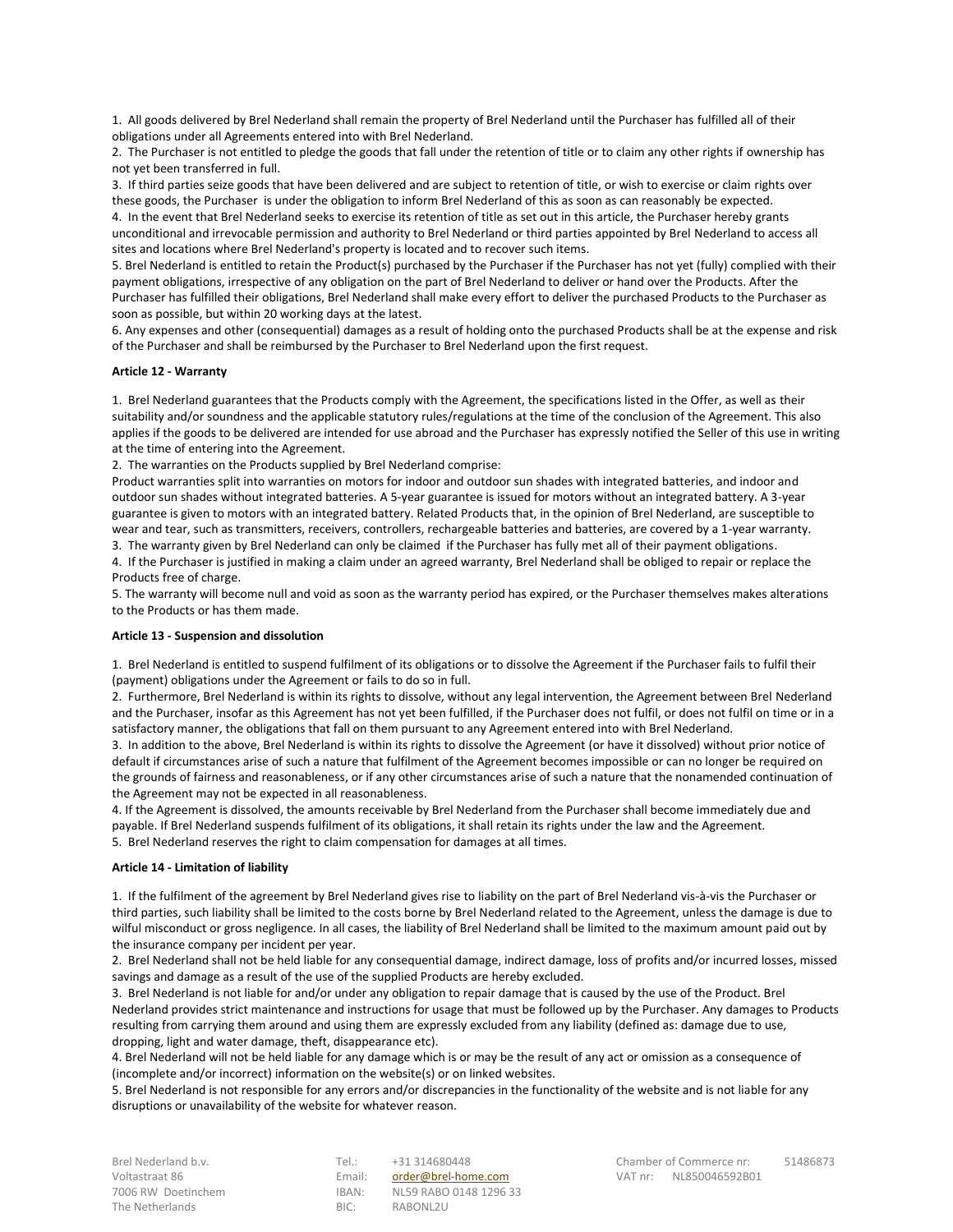6. Brel Nederland can neither vouch for the correct and complete transmission of the content of emails sent by/on behalf of Brel Nederland, nor for their timely receipt.

7. All claims from the Purchaser due to any failure on the part of Brel Nederland shall become null and void if not reported to Brel Nederland in writing, stating reasons, within one year after the Purchaser became aware or could reasonably have become aware of the facts on which it bases its claims. All claims on the part of the Purchaser shall in all cases be null and void one year following the termination of the Agreement.

## **Article 15 - Force majeure**

1. Brel Nederland shall not be held liable if it is unable to fulfil its obligations under the Agreement due to circumstances beyond its control (Force Majeure), nor can it be compelled to fulfil any obligation if it is prevented from doing so as a result of a circumstance that is not its fault and for which it cannot be held accountable under the law, a legal action or common practice.

2. Force majeure is understood to mean in all cases, but is not limited to, under the provisions of the law and jurisprudence, (i) circumstances beyond the control of suppliers to Brel Nederland, (ii) failure to properly fulfil obligations by suppliers that have been prescribed or recommended to Brel Nederland by the Purchaser, (iii) defectiveness of goods, equipment, software or materials from third parties, (iv) government measures, (v) electricity failures, (vi) disruption of the internet, data network and telecommunication facilities (e.g. as a result of cybercrime and hacking), (vii) natural disasters, (viii) war and terrorist attacks, (ix) general transport problems, (x) industrial action at the company of Brel Nederland and (xi) other situations which, in the judgement of Brel Nederland, are beyond its control and which temporarily or permanently prevent the fulfilment of its obligations.

3. Brel Nederland has the right to claim force majeure if the circumstance preventing (further) fulfilment of its obligations occurs after Brel Nederland should have fulfilled its obligation.

4. Parties may suspend their obligations under the Agreement during the time that the force majeure lasts. If this period lasts longer than two months, either party is entitled to dissolve the Agreement without any obligation to pay the other party compensation for damages.

5. Insofar as Brel Nederland has already partially fulfilled its obligations under the Agreement at the time when circumstances beyond its control arise, or will be able to fulfil them, and that part which has been or will be fulfilled has an independent value, Brel Nederland is entitled to separately invoice the part already fulfilled, or which will be fulfilled. The Purchaser is obliged to pay this invoice as if it were a separate Agreement.

## **Article 16 - Transfer of risk**

The risk of loss of or damage to the Products that are covered by the Agreement shall pass to the Purchaser from the moment the goods leave the warehouse of Brel Nederland.

### **Article 17 - Intellectual Property Rights**

1. All intellectual property rights and copyrights of Brel Nederland are held exclusively by Brel Nederland and are not transferable to the Purchaser.

2. The Purchaser is prohibited from disclosing and/or reproducing, altering or making available to third parties any items covered by the intellectual property rights and copyrights of Brel Nederland without the express prior written consent of Brel Nederland. If the Purchaser wishes to make any changes to goods delivered by Brel Nederland, Brel Nederland must give its express consent to the proposed changes.

3. The Purchaser is not permitted to use the Products covered by the intellectual property rights of Brel Nederland in any way other than as agreed upon in the Agreement.

4. Any infringement by the Purchaser of the IP rights of Brel Nederland shall be penalised by a one-off fine to the sum of  $\epsilon$ 10,000 and a fine of €500 for each day that the infringement continues. This penalty clause does not affect the right of Brel Nederland to claim damages.

### **Article 18 - Privacy, data processing and security**

1. Brel Nederland will treat the (personal) data of the Purchaser and visitors to the website(s) with the utmost care. Consequently, if requested, Brel Nederland will inform the party concerned about what this entails.

2. If, on the grounds of the Agreement, Brel Nederland is required to provide security for any information, said security must comply with the agreed specifications and must be of a security level that is not unreasonable in view of the state of the technology, the sensitivity of the data and the costs involved.

### **Article 19 - Complaints**

1. If the Purchaser is not satisfied with the Products supplied by Brel Nederland and/or has complaints about the (execution of the) Agreement, the Purchaser is under the obligation to report these complaints as soon as possible, but no later than within 14 working days of the relevant incident leading to the complaint. Complaints can be submitted to order@brel-home.com under the subject "Complaint."

2. The complaint must be adequately substantiated and/or accompanied by an explanation on the part of the Purchaser in order for Brel Nederland to be able to handle the complaint.

3. Brel Nederland will respond to the complaint as soon as possible, but no later than 14 calendar days after receiving it.

The Netherlands **BIC:** RABONL2U

Voltastraat 86 **Email:** [order@brel-home.com](mailto:order@brel-home.com) **VAT nr: NL850046592B01** VAT nr: 7006 RW Doetinchem IBAN: NL59 RABO 0148 1296 33